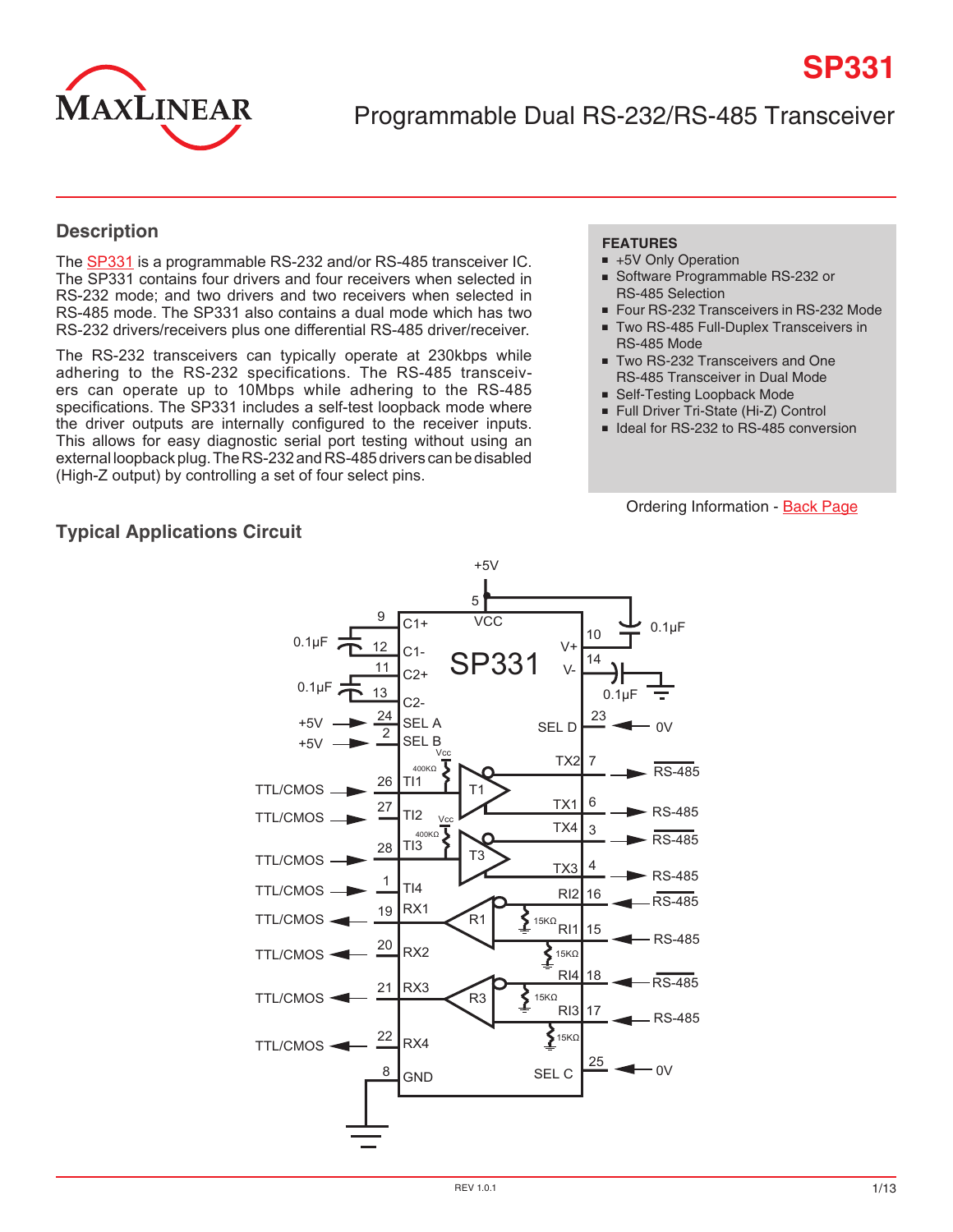## **Absolute Maximum Ratings**

These are stress ratings only and functional operation of the device at these ratings or any other above those indicated in the operation sections of the specifications below is not implied. Exposure to absolute maximum rating conditions for extended periods of time may affect reliability.

Maximum Data Rate............................................... 8Mbps(1)

| <b>Input Voltages</b> |                        |                   |
|-----------------------|------------------------|-------------------|
|                       |                        | <b>NO</b><br>1. E |
|                       |                        | dan               |
|                       | Receivers±30V @ ≤100mA |                   |
|                       |                        |                   |

| <b>Power Dissipation</b> |  |  |  |
|--------------------------|--|--|--|
| 28-pin WSOIC  1000mW     |  |  |  |
| Package Derating         |  |  |  |

28-pin WSOIC

ѲJA ................................................ 40˚C/W

**NOTE:**

Exceeding the maximum data rate of 8Mbps at TA = 85°C may permanently nage the device.

## **Electrical Characteristics**

Limits are specified at  $T_A = 25^{\circ}C$  and  $V_{CC} = +5.0V$  unless otherwise noted.

| <b>PARAMETER</b>                   | MIN.    | TYP. | MAX.           | <b>UNITS</b> | <b>CONDITIONS</b>                                                                  |
|------------------------------------|---------|------|----------------|--------------|------------------------------------------------------------------------------------|
| Logic Inputs                       |         |      |                |              |                                                                                    |
| $V_{IL}$                           |         |      | 0.8            | $\vee$       |                                                                                    |
| $V_{\text{IH}}$                    | 2.0     |      |                | $\vee$       |                                                                                    |
| Logic Outputs                      |         |      |                |              |                                                                                    |
| $V_{OL}$                           |         |      | 0.4            | $\vee$       | $IOUT = -3.2mA$                                                                    |
| <b>V<sub>OH</sub></b>              | 2.4     |      |                | $\vee$       | $I_{OUT} = 1.0mA$                                                                  |
| RS-232 Driver                      |         |      |                |              |                                                                                    |
| <b>DC Characteristics</b>          |         |      |                |              |                                                                                    |
| <b>HIGH Level Output</b>           | $+5.0$  |      | $+15.0$        | $\vee$       | $R_L = 3k\Omega$ , $V_{IN} = 0.8V$                                                 |
| <b>LOW Level Output</b>            | $-15.0$ |      | $-5.0$         | $\vee$       | $R_L = 3k\Omega$ , $V_{IN} = 2.0V$                                                 |
| Open Circuit Voltage               | $-15$   |      | $+15$          | $\vee$       |                                                                                    |
| <b>Short Circuit Current</b>       |         |      | ±100           | mA           | $V_{OUT} = 0V$                                                                     |
| Power Off Impedance                | 300     |      |                | Ω            | $V_{CC} = 0V$ , $V_{OUT} = \pm 2.0V$                                               |
| <b>AC Characteristics</b>          |         |      |                |              |                                                                                    |
| <b>Slew Rate</b>                   |         |      | 30             | $V/\mu s$    | $R_L$ = 3kΩ, C <sub>L</sub> = 50pF; V <sub>CC</sub> = +5.0V, T <sub>A</sub> @ 25°C |
| <b>Transistion Time</b>            |         |      | 1.5            | $\mu s$      | $R_L$ = 3k $\Omega$ , $C_L$ = 2500pF; between ±3V,<br>$T_A @ +25^\circ C$          |
| Maximum Data Rate                  | 120     | 235  |                | kbps         | $R_L = 3k\Omega$ , $C_L = 2500pF$                                                  |
| Propagation Delay t <sub>PHL</sub> |         | 2    | 8              | $\mu s$      | Measured from 1.5V of V <sub>IN</sub> to 50% of V <sub>OUT</sub> ;                 |
| Propagation Delay t <sub>PLH</sub> |         | 2    | 8              | μs           | $R_L = 3k\Omega$                                                                   |
| RS-232 Receiver                    |         |      |                |              |                                                                                    |
| <b>DC Characteristics</b>          |         |      |                |              |                                                                                    |
| <b>HIGH Threshold</b>              |         | 1.7  | 3.0            | $\vee$       |                                                                                    |
| <b>LOW Threshold</b>               | 0.8     | 1.2  |                | $\vee$       |                                                                                    |
| Receiver Open Circuit Bias         |         |      | $+2.0$         | $\vee$       |                                                                                    |
| Input Impedance                    | 3       | 5    | $\overline{7}$ | $k\Omega$    | $V_{IN}$ = +15V to -15V                                                            |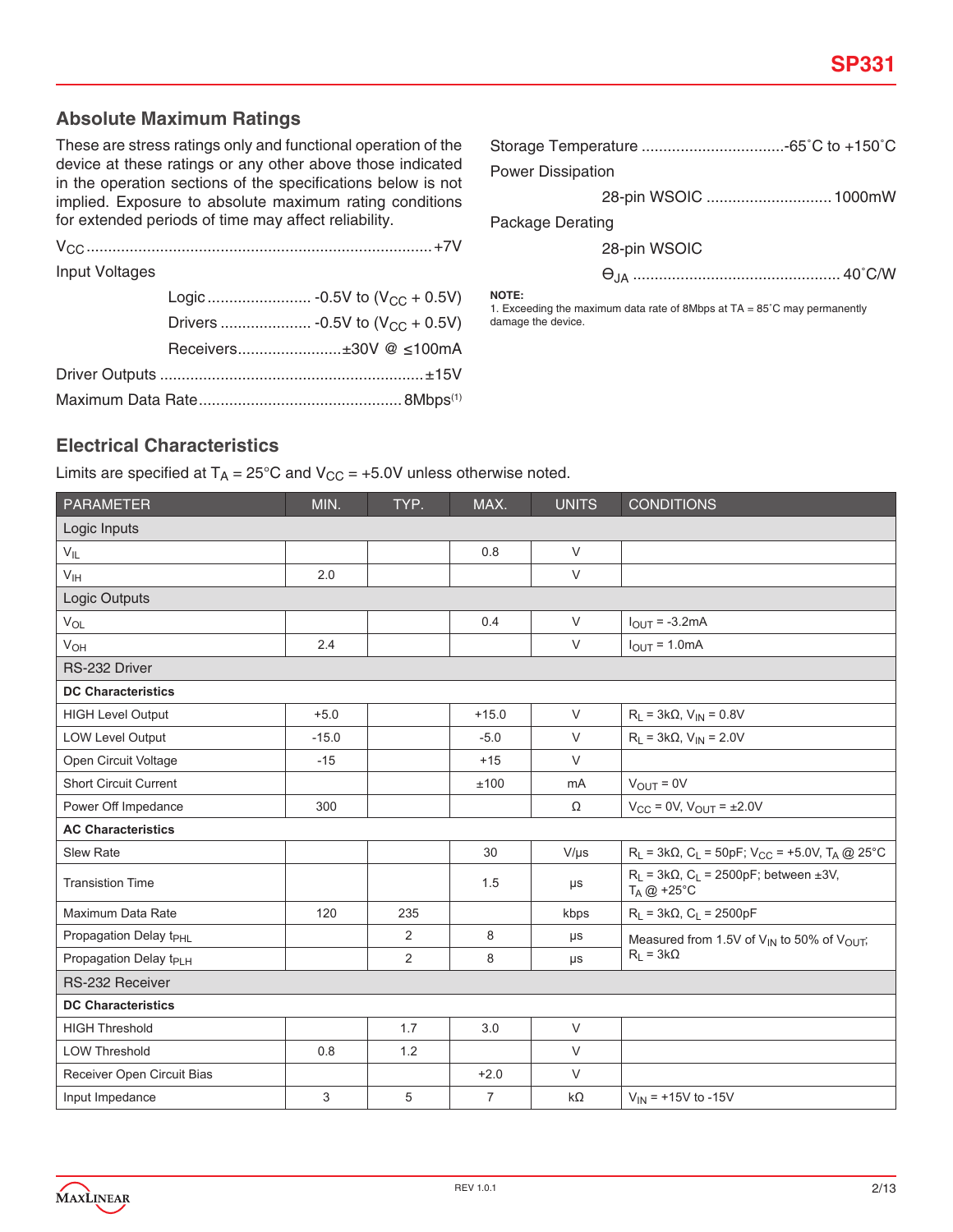# **Electrical Characteristics (Continued)**

Limits are specified at  $T_A = 25^{\circ}$ C and  $V_{CC} = +5.0V$  unless otherwise noted.

| <b>PARAMETER</b>                   | MIN.   | TYP.      | MAX.         | <b>UNITS</b> | <b>CONDITIONS</b>                                                                              |
|------------------------------------|--------|-----------|--------------|--------------|------------------------------------------------------------------------------------------------|
| RS-232 Receiver (Continued)        |        |           |              |              |                                                                                                |
| <b>AC Characteristics</b>          |        |           |              |              |                                                                                                |
| Maximum Data Rate                  | 120    | 235       |              | kbps         |                                                                                                |
| Propagation Delay t <sub>PHL</sub> |        | 0.25      | $\mathbf{1}$ | μs           |                                                                                                |
| Propagation Delay t <sub>PLH</sub> |        | 0.25      | $\mathbf{1}$ | $\mu s$      | Measured from 50% of $V_{IN}$ to 1.5V of $V_{OUT}$                                             |
| RS-485 Driver                      |        |           |              |              |                                                                                                |
| <b>DC Characteristics</b>          |        |           |              |              |                                                                                                |
| Open Circuit Voltage               |        |           | 6.0          | $\vee$       |                                                                                                |
| Differential Output                | 1.5    |           | 5.0          | V            | $R_L = 54\Omega$ , $C_L = 50pF$                                                                |
| Balance                            |        |           | ±0.2         | V            | $ V_T $ - $ \overline{V_T} $                                                                   |
| Common-Mode Output                 |        |           | 3.0          | V            |                                                                                                |
| <b>Output Current</b>              | 28.0   |           |              | mA           | $R_L = 54\Omega$                                                                               |
| <b>Short Circuit Current</b>       |        |           | ±250         | mA           | Terminated in -7V to +10V                                                                      |
| <b>AC Characteristics</b>          |        |           |              |              |                                                                                                |
| Maximum Data Rate                  | 10     |           |              | <b>Mbps</b>  | $R_L = 54\Omega$                                                                               |
| Maximum Data Rate                  |        |           | 8            | <b>Mbps</b>  | $T_A$ = +85°C <sup>(1)</sup>                                                                   |
| <b>Output Transition Time</b>      |        | 30        | 50           | ns           | Rise/Fall time, 10% - 90%                                                                      |
| Propagation Delay t <sub>PHL</sub> |        | 80        | 120          | ns           | See Figures 2 & 4, $R_{\text{DIFF}} = 54\Omega$ ,                                              |
| Propagation Delay t <sub>PLH</sub> |        | 80        | 120          | ns           | $C_{L1} = \overline{C}_{L2} = 100pF$                                                           |
| Driver Output Skew                 |        | 10        | 20           | ns           | Per Figure 4, t <sub>SKEW</sub> =  t <sub>PHL</sub> - t <sub>PLH</sub>                         |
| <b>Enable Timing</b>               |        |           |              |              |                                                                                                |
| Enable Time (see Figures 3 and 5)  |        |           |              |              |                                                                                                |
| Enable to LOW                      |        | 90        | 150          | ns           | $C_L$ = 15pF, S <sub>1</sub> Closed                                                            |
| Enable to HIGH                     |        | 90        | 150          | ns           | $C_L$ = 15pF, S <sub>2</sub> Closed                                                            |
| Disable Time (see Figures 3 and 5) |        |           |              |              |                                                                                                |
| Disable from LOW                   |        | 80        | 120          | ns           | $C_L$ = 15pF, S <sub>1</sub> Closed                                                            |
| Disable from HIGH                  |        | 80        | 120          | ns           | $C_L$ = 15pF, S <sub>2</sub> Closed                                                            |
| RS-485 Receiver                    |        |           |              |              |                                                                                                |
| <b>DC Characteristics</b>          |        |           |              |              |                                                                                                |
| Common Mode Range                  | $-7.0$ |           | $+12$        | V            |                                                                                                |
| <b>Receiver Sensitivity</b>        |        | $\pm 0.2$ | $\pm 0.3$    | V            | $-7V \leq V_{CM} \leq +12V$                                                                    |
| Input Impedance                    | 12     | 15        |              | kΩ           | $-7V \leq V_{CM} \leq +12V$                                                                    |
| <b>AC Characteristics</b>          |        |           |              |              |                                                                                                |
| Maximum Data Rate                  | 10     |           |              | <b>Mbps</b>  |                                                                                                |
| Maximum Data Rate                  |        |           | 8            | <b>Mbps</b>  | $T_A$ = +85°C <sup>(1)</sup>                                                                   |
| Propagation Delay t <sub>PHL</sub> |        | 130       | 200          | ns           | See Figures 2 & 6, $R_{\text{DIFF}} = 54\Omega$ ,                                              |
| Propagation Delay t <sub>PLH</sub> |        | 130       | 200          | ns           | $C_{L1} = C_{L2} = 100pF$                                                                      |
| Differential Receiver Skew         |        | 10        | 20           | ns           | $t_{SKEW}$ = $ t_{PHL}$ - $t_{PLH} $ , $R_{DIFF}$ = 54 $\Omega$ ,<br>$C_{L1} = C_{L2} = 100pF$ |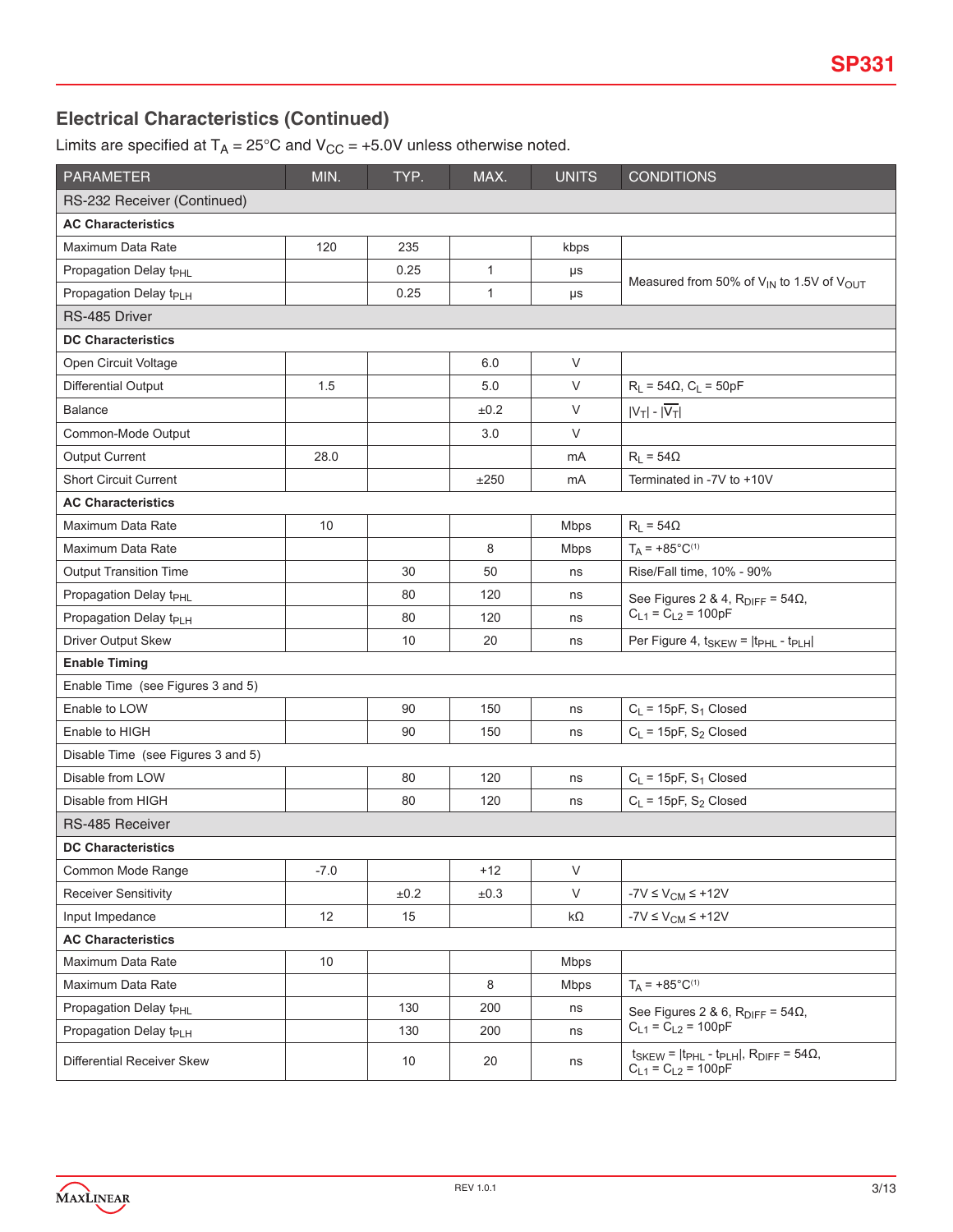# **Electrical Characteristics, Continued**

Limits are specified at  $T_A = 25^{\circ}$ C and  $V_{CC} = +5.0V$  unless otherwise noted.

| PARAMETER                      | MIN.        | TYP. | MAX.    | <b>UNITS</b> | <b>CONDITIONS</b>                       |  |  |
|--------------------------------|-------------|------|---------|--------------|-----------------------------------------|--|--|
| <b>Power Requirements</b>      |             |      |         |              |                                         |  |  |
| Supply Voltage V <sub>CC</sub> | $+4.75$     |      | $+5.25$ | $\vee$       |                                         |  |  |
| Supply Current I <sub>CC</sub> |             |      |         |              |                                         |  |  |
| No Load $(T_X$ Disabled)       |             | 10   | 15      | mA           | SEL $A \triangleright$ SEL $D = "0001"$ |  |  |
| No Load (RS-232 Mode)          |             | 15   | 30      | mA           | SEL $A \triangleright$ SEL $D = "0000"$ |  |  |
| No Load (RS-485 Mode)          |             | 7    | 20      | mA           | SEL A ► SEL_D = "1100"                  |  |  |
| Environmental                  |             |      |         |              |                                         |  |  |
| <b>Operating Temperature</b>   |             |      |         |              |                                         |  |  |
| Commercial (C)                 | $\mathbf 0$ |      | 70      | °C           |                                         |  |  |
| Industrial $(E)$               | $-40$       |      | $+85$   | °C           |                                         |  |  |
| Storage Temperature            | $-65$       |      | $+150$  | °C           |                                         |  |  |

**NOTE:**

1. Exceeding the maximum data rate of 8Mbps at  $T_A = 85^\circ \text{C}$  may permanently damage the device.

## **Receiver Input Graph**



Figure 2. Driver / Receiver Timing Test Circuit

Figure 1. Driver DC Test Load Circuit



Figure 3. Driver Timing Test Load #2 Circuit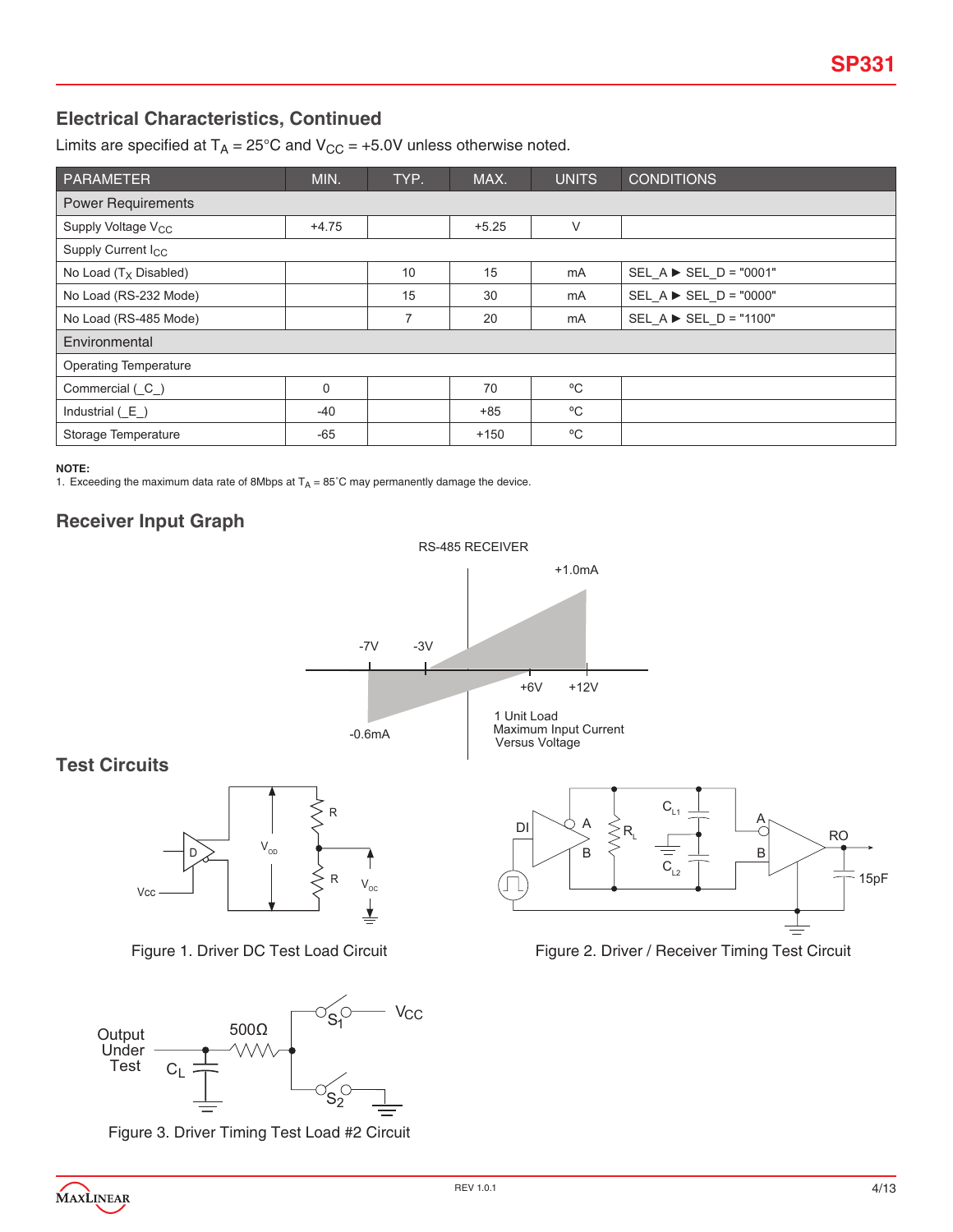# **Switching Waveforms**



 $t$ SKEW =  $|t$ DPLH -  $t$ DPHL

Figure 4. Driver Propagation Delays



Figure 5. Driver Enable and Disable Times



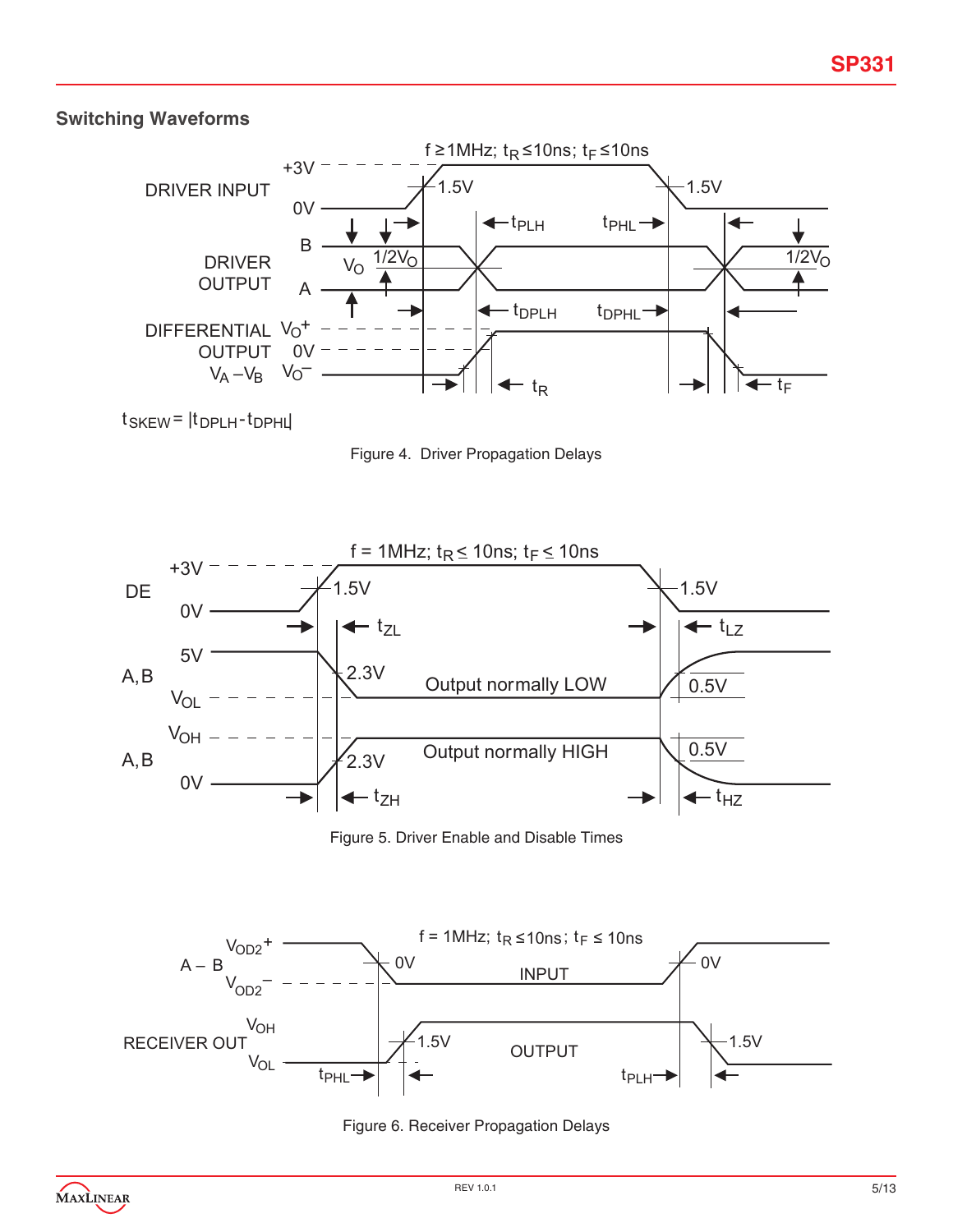# **Switching Waveforms (Continued)**



Figure 7. Typical RS-232 Driver Output Figure 8. Typical RS-485 Driver Output

## **Pinout**



Figure 9. SP331 Pinout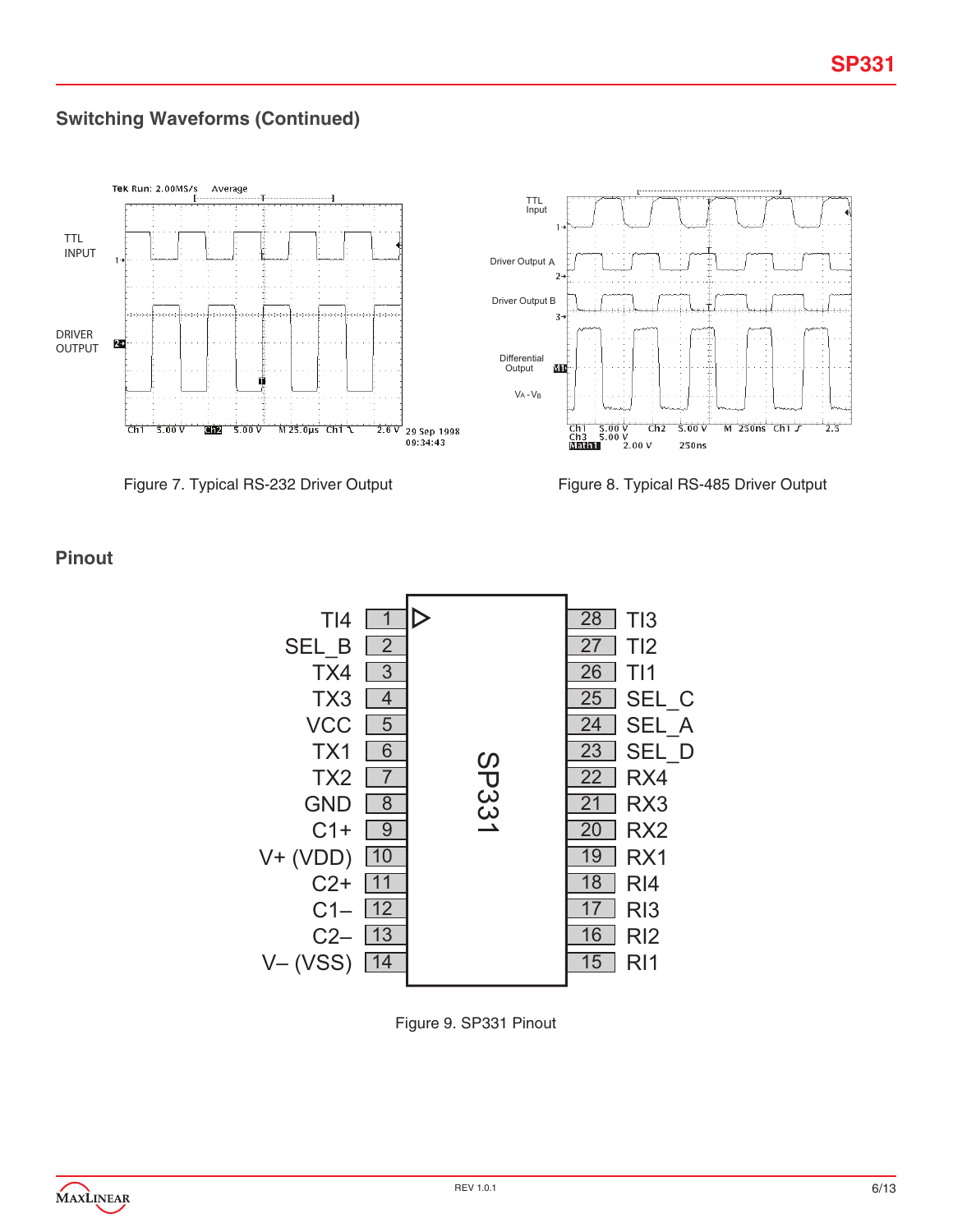# **Typical Operating Circuits**





Figure 10. Typical Operating Circuits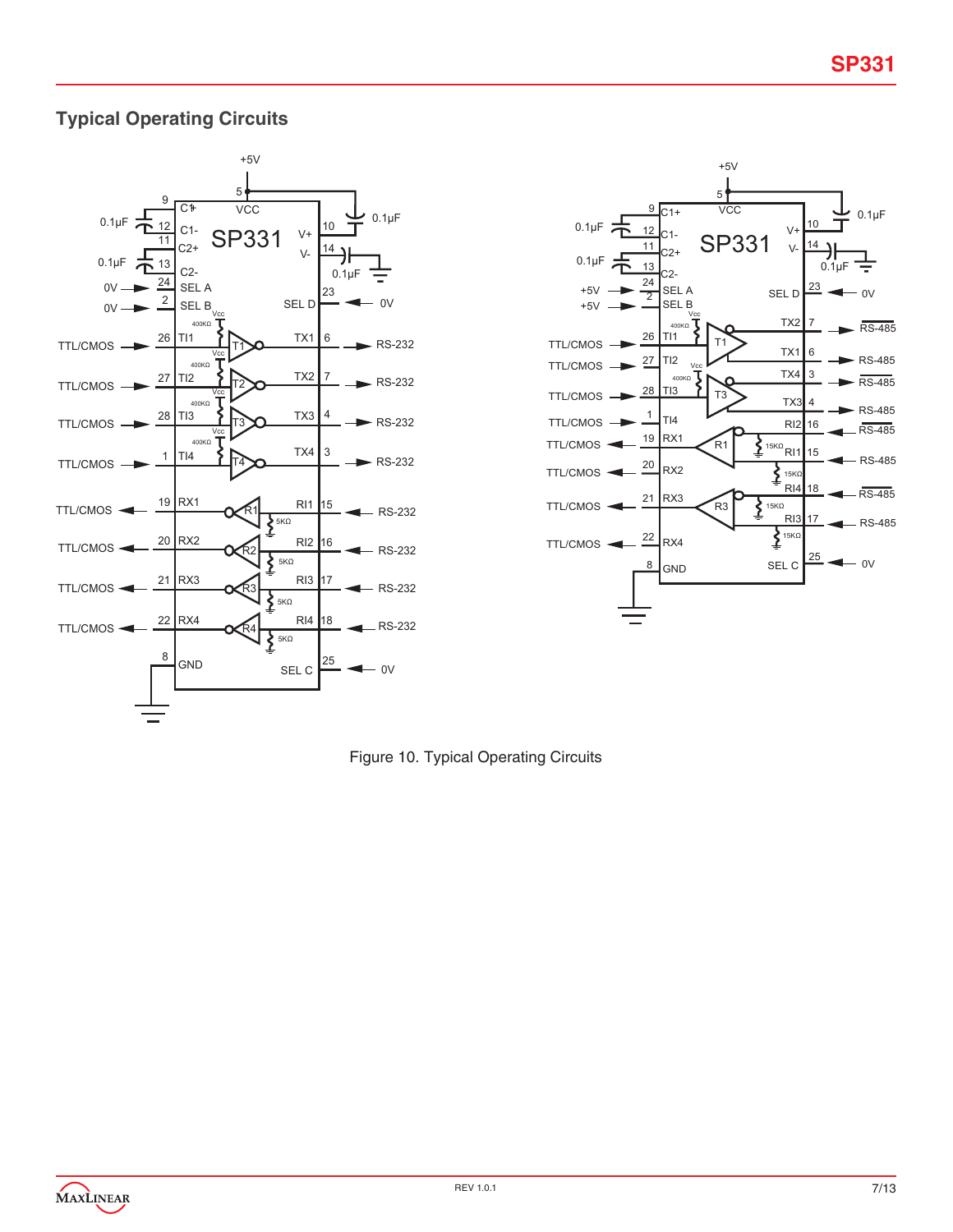## **Function Table for Select Pins**

| $\overline{A}$ | B        | $\mathsf{C}$ | D           | <b>Mode</b>     | <b>Function</b>                                         |
|----------------|----------|--------------|-------------|-----------------|---------------------------------------------------------|
| $\Omega$       | $\Omega$ | $\Omega$     | $\Omega$    | <b>RS-232</b>   | All four RS-232 drivers active                          |
| $\Omega$       | $\Omega$ | $\Omega$     |             | <b>RS-232</b>   | All four RS-232 drivers tri-state                       |
| 0              | $\Omega$ |              | $\Omega$    | <b>RS-232</b>   | All four RS-232 drivers tri-state                       |
| $\Omega$       | $\Omega$ |              |             | <b>RS-232</b>   | RS-232 (4 ch) Loopback                                  |
| $\Omega$       |          | $\Omega$     | 0           | RS-232 / RS-485 | T1 and T2 active RS-232; T3 tri-state RS-485            |
| $\Omega$       |          | $\Omega$     |             | RS-232 / RS-485 | T1 and T2 tri-state RS-232; T3 active RS-485            |
| $\Omega$       |          |              | $\Omega$    | RS-232 / RS-485 | T1 and T2 active RS-232; T3 tri-state RS-485            |
| 0              |          |              |             | RS-232 / RS-485 | RS-232 (2 ch) / RS-485 (1 ch) Loopback                  |
|                | $\Omega$ | $\Omega$     | $\Omega$    | RS-485 / RS-232 | T1 active RS-485; T3 and T4 active RS-232               |
| 1              | $\Omega$ | $\Omega$     |             | RS-485 / RS-232 | T1 tri-state RS-485; T3 active RS-232; T4 active RS-232 |
|                | $\Omega$ | 1            | $\Omega$    | RS-485 / RS-232 | All RS-485 and RS-232 drivers tri-state                 |
|                | $\Omega$ |              |             | RS-485 / RS-232 | RS-485 (1 ch) / RS-232 (2 ch) Loopback                  |
|                |          | $\Omega$     | $\mathbf 0$ | RS-485          | T1 and T3 active RS-485                                 |
|                |          | $\Omega$     |             | <b>RS-485</b>   | T1 tri-state RS-485; T3 active RS-485                   |
|                |          |              | $\Omega$    | RS-485          | T1 active RS-485; T3 tri-state RS-485                   |
|                | 1        | 1            | 1           | <b>RS-485</b>   | RS-485 (2 ch) Loopback                                  |

Table 1. Mode Function Table (Refer to Control Logic Confirmations for Block Diagrams)

## **Theory of Operation**

The SP331 is made up of four separate circuit blocks: the charge pump, drivers, receivers, and decoder. Each of these circuit blocks is described in more detail below.

### Charge-Pump

The charge pump is an Exar–patented design (U.S. 5,306,954) and uses a unique approach compared to older less efficient designs. The charge pump still requires four external capacitors, but uses a four-phase shifting technique to attain symmetrical 10V power supplies. Figure 15(a) shows the waveform found on the positive side of capacitor C2, and Figure 15(b) shows the negative side of capacitor C2. There is a free-running oscillator that controls the four phases of the voltage shifting. A description of each phase follows.

## Phase 1: V<sub>SS</sub> Charge Storage

During this phase of the clock cycle, the positive side of capacitors  $C_1$  and  $C_2$  are initially charged to +5V.  $C_1$ <sup>+</sup> is then switched to ground and charge on  $C_1^-$  is transferred to C<sub>2</sub><sup>-</sup>. Since C<sub>2</sub><sup>+</sup> is connected to +5V, the voltage potential across capacitor  $C_2$  is now 10V.

### Phase 2: V<sub>SS</sub> Transfer

Phase two of the clock connects the negative terminal of  $C_2$  to the  $V_{SS}$  storage capacitor and the positive terminal of  $C_2$  to ground, and transfers the generated -10V to  $C_3$ . Simultaneously, the positive side of capacitor  $C_1$  is switched to +5V and the negative side is connected to ground.

## Phase 3: V<sub>DD</sub> Charge Storage

The third phase of the clock is identical to the first phase; the charge transferred in  $C_1$  produces -5V in the negative terminal of  $C_1$ , which is applied to the negative side of capacitor  $C_2$ . Since  $C_2$ <sup>+</sup> is at +5V, the voltage potential across  $C_2$  is 10V.

### Phase 4:  $V_{DD}$  Transfer

The fourth phase of the clock connects the negative terminal of  $C_2$  to ground and transfers the generated 10V across  $C_2$  to  $C_4$ , the V<sub>DD</sub> storage capacitor. Again, simultaneously with this, the positive side of capacitor  $C_1$ is switched to +5V and the negative side is connected to ground, and the cycle begins again.

Since both V+ and V<sup>-</sup> are separately generated from V<sub>CC</sub> in a no–load condition, V+ and V– will be symmetrical. Older charge pump approaches that generate V– from V+ will show a decrease in the magnitude of  $V^-$  compared to  $V^+$ due to the inherent inefficiencies in the design.

The clock rate for the charge pump typically operates at 15kHz. The external capacitors must be 0.1µF with a 16V breakdown rating.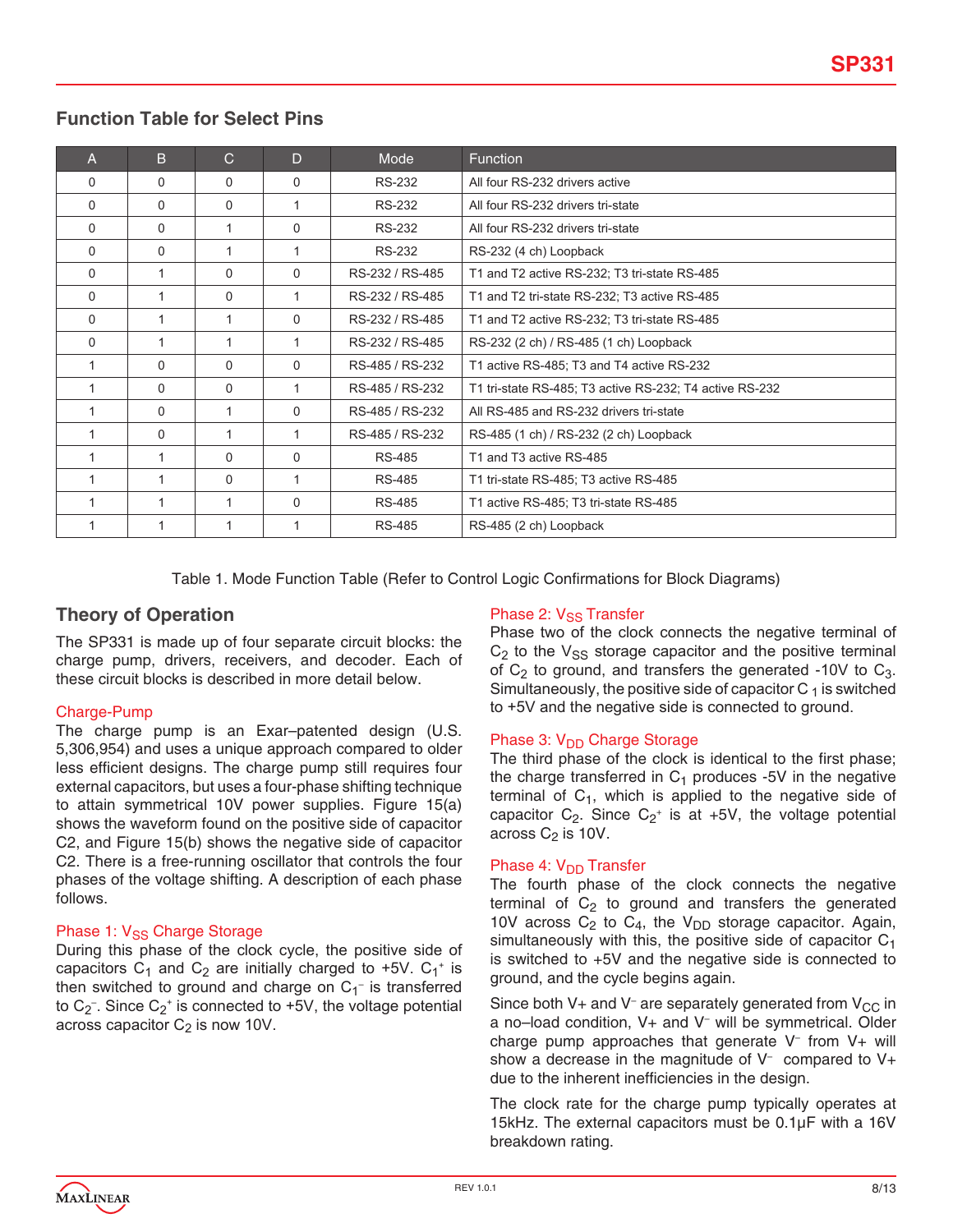





Figure 13. Charge Pump Phase 3 Figure 14. Charge Pump Phase 4



Figure 15. Charge Pump Waveforms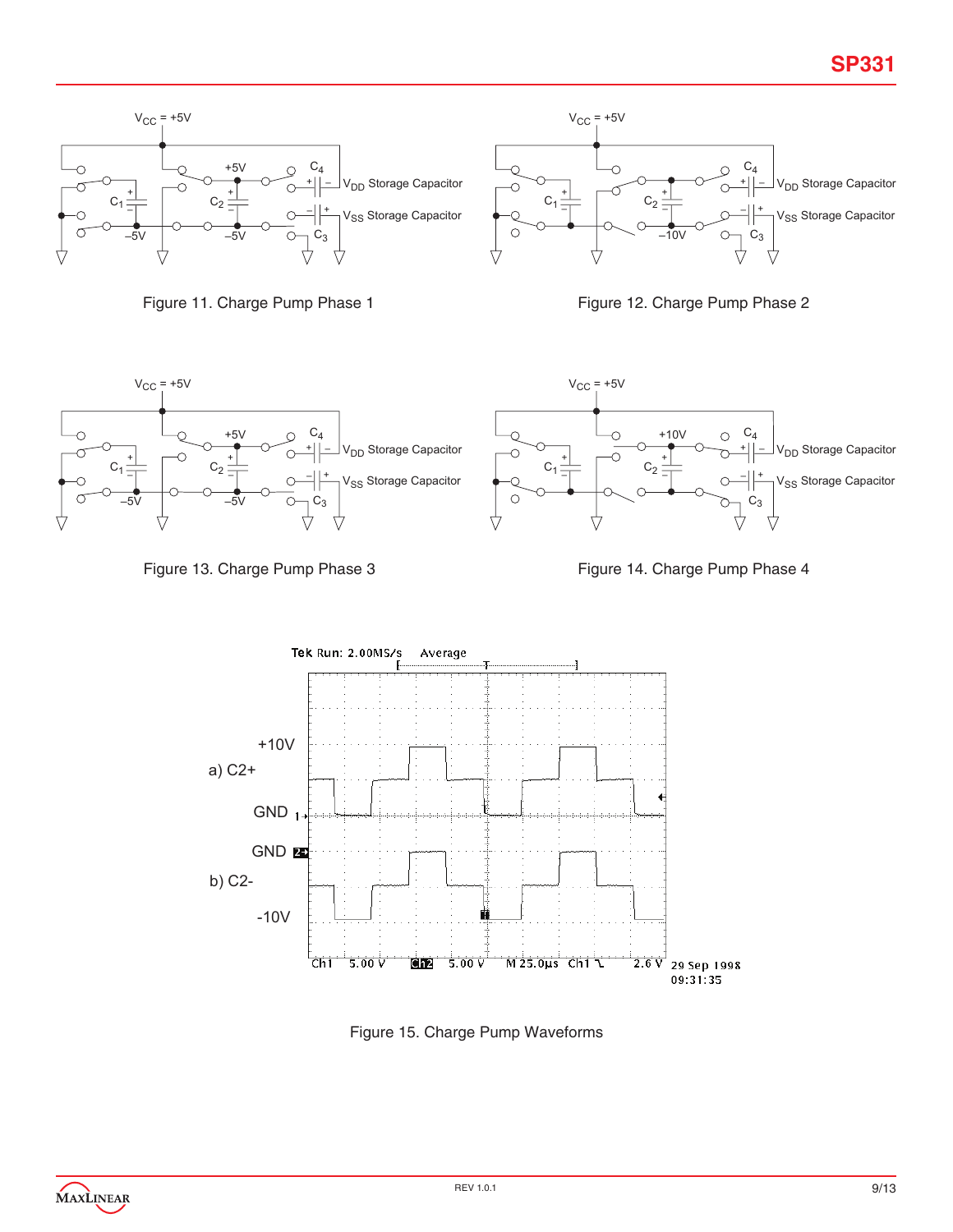### External Power Supplies

For applications that do not require +5V only, external supplies can be applied at the V+ and V– pins. The value of the external supply voltages must be no greater than  $\pm 10V$ . The current drain for the  $\pm 10V$  supplies is used for RS-232. For the RS-232 driver the current requirement will be 3.5mA per driver. The external power supplies should provide a power supply sequence of: +10V, then +5V, followed by -10V.

#### **Drivers**

The SP331 has four independent RS-232 single-ended drivers and two differential RS-485 drivers. Control for the mode selection is done via a four–bit control word. The drivers are pre-arranged such that for each mode of operation the relative position and functionality of the drivers are set up to accommodate the selected interface mode. As the mode of the drivers is changed, the electrical characteristics will change to support the requirements of clock, data, and control line signal levels. Unused driver inputs can be left floating; however, to ensure a desired state with no input signal, pull–up resistors to +5V or pull– down resistors to ground are suggested. Since the driver inputs are both TTL or CMOS compatible, any value resistor less than 100kΩ will suffice.

When in RS-232 mode, the single-ended RS-232 drivers produce compliant RS-232E and ITU V.28 signals. Each of the four drivers output single-ended bipolar signals in excess of ±5V with a full load of 3kΩ and 2500pF applied as specified. These drivers can also operate at least 120kbps.

When programmed to RS-485 mode, the differential RS-485 drivers produce complaint RS-485 signals. Each RS-485 driver outputs a unipolar signal on each output pin with a magnitude of at least 1.5V while loaded with a worst case of 54Ω between the driver's two output pins. The signal levels and drive capability of the RS-485 drivers allow the drivers to also comply with RS-422 levels. The transmission rate for the differential drivers is 10Mbps.

#### **Receivers**

The SP331 has four single-ended receivers when programmed for RS-232 mode and two differential receivers when programmed for RS-485 mode.

Control for the mode selection is done via a 4–bit control word, as in the drivers. As the operating mode of the receivers is changed, the electrical characteristics will change to support the requirements of the appropriate serial standard. Unused receiver inputs can be left floating without causing oscillation. To ensure a desired state of the receiver output, a pull–up resistor of 100kΩ to +5V should be connected to the inverting input for a logic low, or the non–inverting input for a logic high. For single-ended receivers, a pull–down resistor to ground of 5kΩ is internally connected, which will ensure a logic high output.

The RS-232 receiver has a single–ended input with a threshold of 0.8V to 2.4V. The RS-232 receiver has an operating voltage range of  $\pm$ 15V and can receive signals up to 120kbps. RS-232 receivers are used in RS-232 mode for all signal types include data, clock, and control lines of the RS-232 serial port.

The differential RS-485 receiver has an input impedance of 15kΩ and a differential threshold of ±200mV. Since the characteristics of an RS-422 receiver are actually subsets of RS-485, the receivers for RS-422 requirements are identical to the RS-485 receivers. All of the differential receivers can receive data up to 10Mbps.

### Select Mode Pins

Similar to our SP500 family of multiprotocol products, the SP331 has the ability to change the configuration of the drivers and receivers via a 4–bit switch. Referring to Table 1; RS-232 mode, RS-485 mode, or two different combinations of RS-232/RS-485 can be configured using the SEL\_A and SEL\_B pins. The drivers can be put into tri-state mode by using the SEL\_C and SEL\_D pins. All receivers remain active during any tri-state condition of the drivers.

#### Loopback Mode

Loopback is invoked by asserting "xx11" into the select pins. In RS-232 / RS-485 or RS-485 / RS-232 loopback mode, the RS-232 driver outputs loop back into the RS-232 receiver inputs and the RS-485 differential driver loops back into the RS-485 receiver. During loopback, the driver outputs and receiver inputs are disconnected from the outside world. The driver outputs are in tri-state and the receiver inputs are disabled. The input impedance of the receivers during loopback is approximately 15kΩ to ground.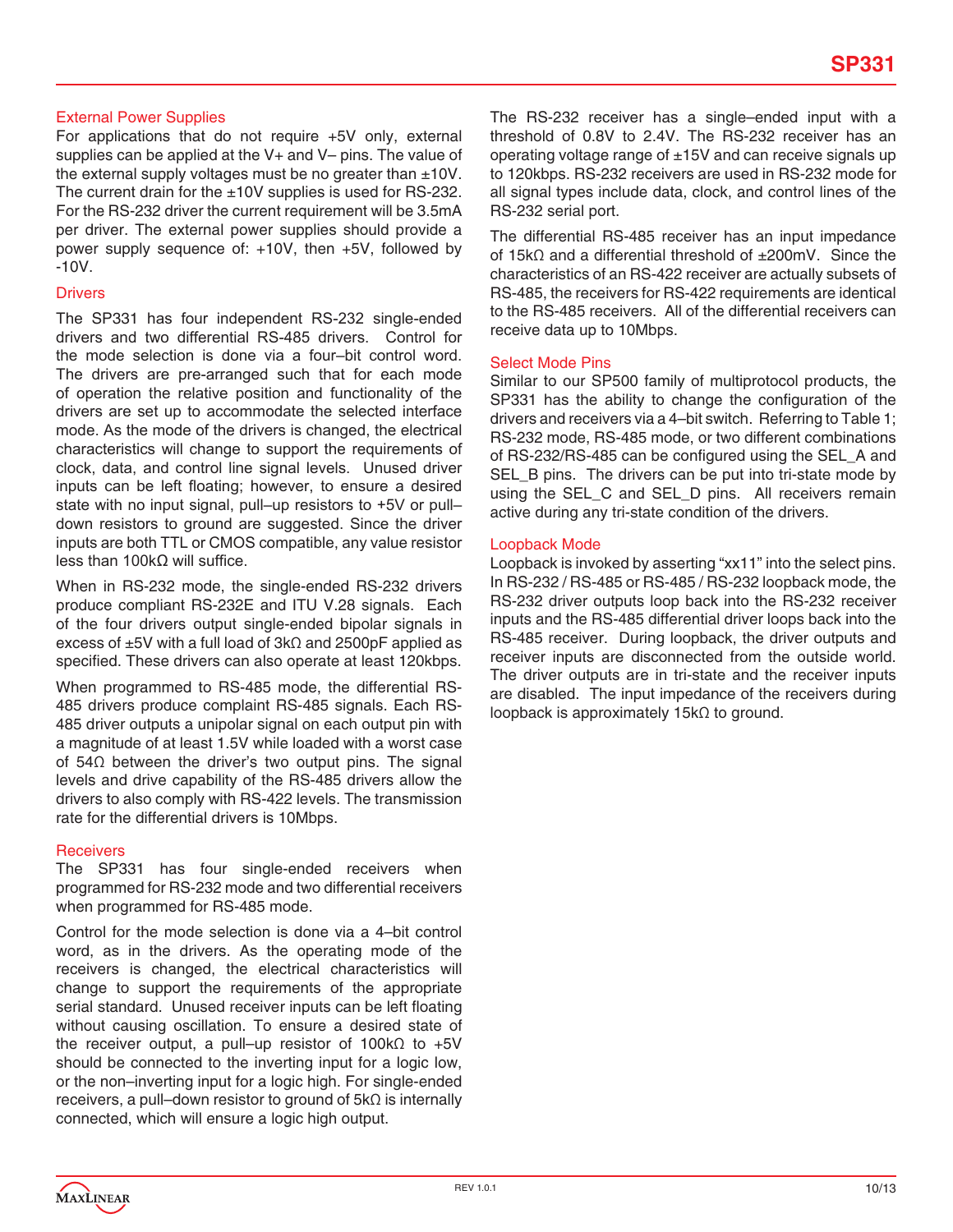|             |                                                                                                          | SP331 Control Logic Configuration (Refer to Table1)              |                                                                                                          |                                                                |                                                                   |                                                                                |                                                                                             |                                                                                            |                                                                               |                                                |                                                       |                                                                               |
|-------------|----------------------------------------------------------------------------------------------------------|------------------------------------------------------------------|----------------------------------------------------------------------------------------------------------|----------------------------------------------------------------|-------------------------------------------------------------------|--------------------------------------------------------------------------------|---------------------------------------------------------------------------------------------|--------------------------------------------------------------------------------------------|-------------------------------------------------------------------------------|------------------------------------------------|-------------------------------------------------------|-------------------------------------------------------------------------------|
| <b>SELA</b> | $\mathsf{O}$                                                                                             | $\mathbf 0$                                                      | $\mathbf 0$                                                                                              | 0                                                              | $\mathbf 0$                                                       | $\mathbf 0$                                                                    | $\mathbf{1}$                                                                                | $\mathbf{1}$                                                                               | $\mathbf{1}$                                                                  | $\mathbf{1}$                                   | $\mathbf{1}$                                          | $\mathbf{1}$                                                                  |
| SEL B       | $\mathbf 0$                                                                                              | $\mathbf 0$                                                      | 0                                                                                                        | $\mathbf{1}$                                                   | $\mathbf 1$                                                       | $\mathbf{1}$                                                                   | $\mathbf 0$                                                                                 | $\mathbf 0$                                                                                | $\mathbf 0$                                                                   | $\mathbf{1}$                                   | $\mathbf{1}$                                          | $\mathbf{1}$                                                                  |
| SEL C       | $\mathbf 0$                                                                                              | $\mathbf 0$                                                      | $\mathbf{1}$                                                                                             | $\mathbf 0$                                                    | $\mathbf 0$                                                       | $\mathbf{1}$                                                                   | $\mathbf 0$                                                                                 | $\mathbf 0$                                                                                | $\mathbf{1}$                                                                  | $\mathbf 0$                                    | 0                                                     | $\mathbf{1}$                                                                  |
| SEL D       | $\Omega$                                                                                                 | $\mathbf{1}$                                                     | 0                                                                                                        | 0                                                              | 1                                                                 | $\mathbf 0$                                                                    | $\mathbf 0$                                                                                 | 1                                                                                          | $\mathbf 0$                                                                   | $\mathbf 0$                                    | 1                                                     | $\mathbf 0$                                                                   |
|             | 26<br>TI1<br>$27\,$<br>TI2<br>28<br>TI3<br>TI4<br>$\mathbf{1}$<br>19 RX1<br>20 RX2<br>$21$ RX3<br>22 RX4 | T2<br>T <sub>3</sub><br>T <sub>4</sub><br>R1<br>$R2$<br>R3<br>R4 | TX1 6<br>$TX2$ 7<br>$TX3$ 4<br>$TX4 \overline{\smash{\big)}\ 3}$<br>RI1 15<br>RI2 16<br>RI3 17<br>RI4 18 | 26<br>TI1<br>27<br>TI2<br>28 TI3<br>19 RX1<br>20 RX2<br>21 RX3 | T <sub>2</sub><br>T3<br>$\propto$ R1<br>$\zeta$ R2<br>$\left[$ R3 | TX1 6<br>$TX2$ 7<br>$TX3$ 4<br>$TX4$ 3<br>RI1 15<br>RI2 16<br>RI3 17<br>RI4 18 | 26<br>l TI1<br>28<br>TI3<br>$\mathbf{1}$<br>T <sub>14</sub><br>$19$ RX1<br>21 RX3<br>22 RX4 | T <sub>1</sub><br>T <sub>3</sub><br>T <sub>4</sub><br>R1<br>R <sub>3</sub><br>$\propto$ R4 | TX16<br>$TX2$ 7<br>$TX3$ 4<br>$TX4$ 3<br>RI1 15<br>RI2 16<br>RI3 17<br>RI4 18 | $26$ TI1<br>28<br> T <br>$19$ RX1<br>21<br>Rx3 | T <sub>1</sub><br>T <sub>3</sub><br>R1<br>$\left[$ R3 | TX16<br>$TX2$ 7<br>$TX3$ 4<br>$TX4$ 3<br>RI1 15<br>RI2 16<br>RI3 17<br>RI4 18 |
|             |                                                                                                          |                                                                  |                                                                                                          |                                                                |                                                                   |                                                                                |                                                                                             |                                                                                            |                                                                               |                                                |                                                       |                                                                               |

|                   | SP331 Loopback (Refer to Table1)                                                                                                                                                                                                                                                                                                         |                                                                                                                                                                                                                                                                                                                                                               |                                                                                                                                                                                                                                                                                         |                                                                                                                                                                               |
|-------------------|------------------------------------------------------------------------------------------------------------------------------------------------------------------------------------------------------------------------------------------------------------------------------------------------------------------------------------------|---------------------------------------------------------------------------------------------------------------------------------------------------------------------------------------------------------------------------------------------------------------------------------------------------------------------------------------------------------------|-----------------------------------------------------------------------------------------------------------------------------------------------------------------------------------------------------------------------------------------------------------------------------------------|-------------------------------------------------------------------------------------------------------------------------------------------------------------------------------|
| SEL A             | $\mathsf{O}\xspace$                                                                                                                                                                                                                                                                                                                      | 0                                                                                                                                                                                                                                                                                                                                                             | 1                                                                                                                                                                                                                                                                                       | 1                                                                                                                                                                             |
| SEL B             | $\pmb{0}$                                                                                                                                                                                                                                                                                                                                | 1                                                                                                                                                                                                                                                                                                                                                             | $\mathsf 0$                                                                                                                                                                                                                                                                             | $\mathbf{1}$                                                                                                                                                                  |
| $\sf SEL$ $\sf C$ | $\mathbf{1}$                                                                                                                                                                                                                                                                                                                             | $\mathbf{1}$                                                                                                                                                                                                                                                                                                                                                  | 1                                                                                                                                                                                                                                                                                       | $\mathbf{1}$                                                                                                                                                                  |
| SEL D             | $\mathbf{1}$                                                                                                                                                                                                                                                                                                                             | 1                                                                                                                                                                                                                                                                                                                                                             | 1                                                                                                                                                                                                                                                                                       | 1                                                                                                                                                                             |
|                   | $\overline{26}$<br>TX16<br>  TI1<br>27<br>TI <sub>2</sub><br>$TX2$ $7$<br>T <sub>2</sub><br>$\frac{28}{1}$<br>$TX3$ 4<br> T13<br>T <sub>3</sub><br>$T\times 4$ 3<br>TI4<br>T4<br>RX1<br>19<br>RI11.15<br>$\epsilon$ R1<br>RX <sub>2</sub><br>$20\,$<br>RI2 16<br>R2<br>$21$ RX3<br>RI3 17<br>R3<br>RX4<br>$RI4$ 18<br>22<br>$\propto$ R4 | ${\bf 26}$<br>T11<br>TX1<br>6<br>T1<br>$27\,$<br>TX <sub>2</sub><br>TI2<br>$\overline{7}$<br>T2<br>TX3<br>4<br>28<br>TI <sub>3</sub><br>$T_3$<br>TX4<br>$\overline{3}$<br>$I_{\text{max}}^{\text{RX1}}$<br>19<br>RI1<br>15<br>$R^{X2}_{\alpha}$<br>$20\,$<br>RI <sub>2</sub><br>16<br>R2<br>RI <sub>3</sub><br>17<br>21<br>RX3<br>R3<br>$\frac{18}{1}$<br>RI4 | TX1 6<br>26<br>T11<br>T1<br>$TX2$ 7<br>28<br>TI3<br>$TX3$ $4$<br>T <sub>3</sub><br>T <sub>14</sub><br>$TX4 \mid 3$<br>1<br>T4<br>RI1 15<br>$19$ RX1<br>$F_{R1}$<br>RI2 16<br>$R^{X3}_{\alpha}$<br>RI3 17<br>21<br>$\left[$ R <sub>3</sub><br>RX4<br>$\frac{22}{2}$<br>RI4 18<br>R4<br>∼ | TX16<br>$26$ T <sub>11</sub><br>T <sub>1</sub><br>$TX2$ 7<br>$TX3$ 4<br>28 TI3<br>ਾ≳<br>$TX4$ 3<br>RI1 15<br>RX1<br>19<br>R1<br>RI2 16<br>RI3 17<br>RX3<br>21<br>R3<br>RI4 18 |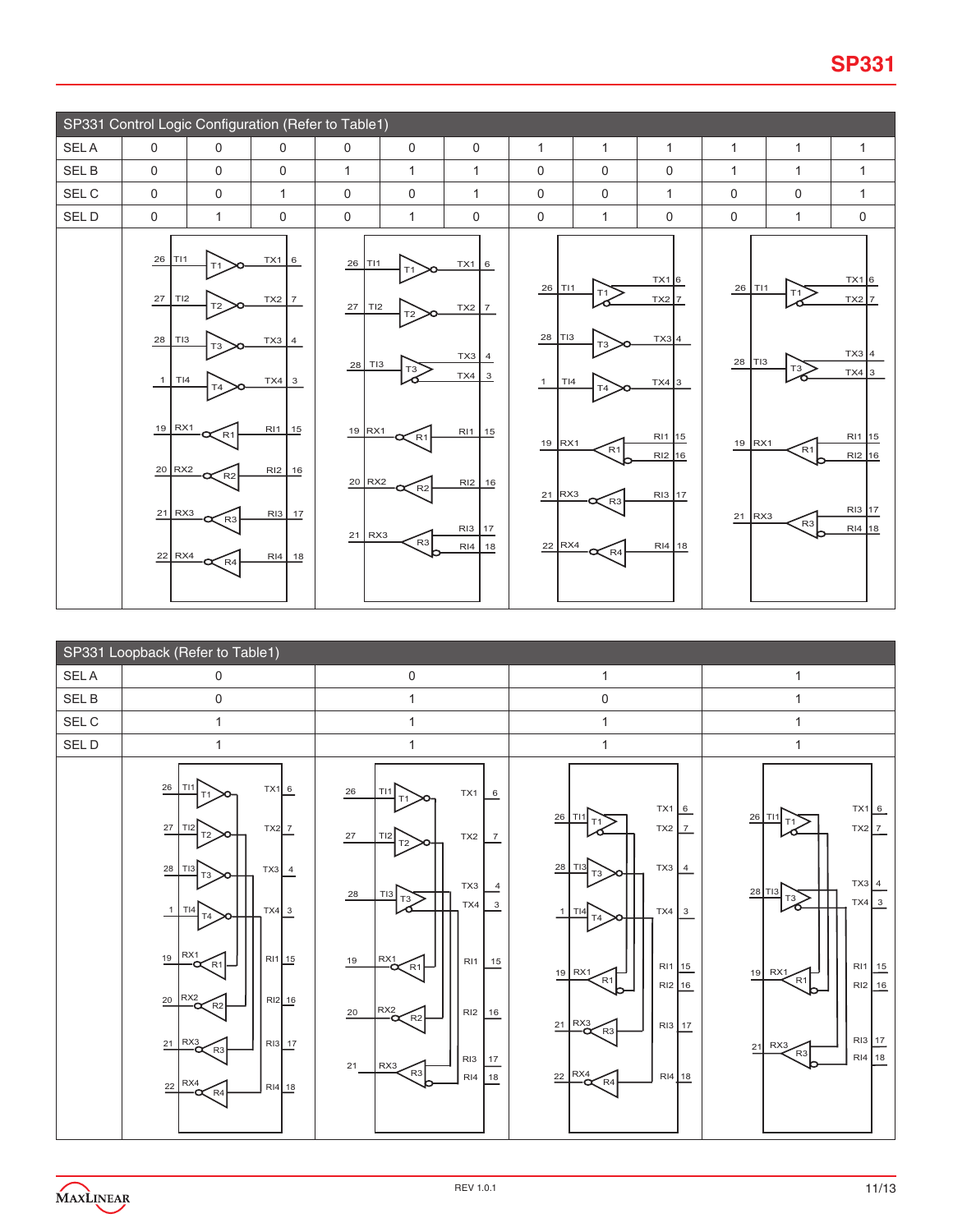# **Mechanical Dimensions**

## WSOIC28

Top View



Side View

Front View

| PACKAGE OUTLINE SOIC .300" BODY<br>JEDEC MS-013 VARIATION AE |      |                          |                          |                             |                          |              |
|--------------------------------------------------------------|------|--------------------------|--------------------------|-----------------------------|--------------------------|--------------|
|                                                              |      | COMMON DIMENSIONS IN MM  |                          | COMMON DIMENSIONS IN INCHES |                          |              |
| <b>SYMBOLS</b>                                               |      | (Control Unit)           |                          |                             | (Reference Unit)         |              |
|                                                              | MIN  | <b>NOM</b>               | <b>MAX</b>               | MIN                         | <b>NOM</b>               | <b>MAX</b>   |
| A                                                            | 2.35 | -                        | 2.65                     | 0.093                       | -                        | 0.104        |
| A1                                                           | 0.10 |                          | 0.30                     | 0.004                       |                          | 0.012        |
| Α2                                                           | 2.05 | $\overline{\phantom{0}}$ | 2.55                     | 0.081                       |                          | 0.100        |
| p                                                            | 0.31 |                          | 0.51                     | 0.012                       |                          | 0.020        |
| c                                                            | 0.20 |                          | 0.33                     | 0.008                       |                          | 0.013        |
| E                                                            |      | 10.30 BSC                |                          | 0.406 BSC                   |                          |              |
| E1                                                           |      | 7.50<br><b>BSC</b>       |                          | 0.295 BSC                   |                          |              |
| e                                                            |      | 1.27 BSC                 |                          | 0.050 BSC                   |                          |              |
| h                                                            | 0.25 |                          | 0.75                     | 0.010                       |                          | 0.030        |
| L                                                            | 0.40 |                          | 1.27                     | 0.016                       |                          | 0.050        |
| L1                                                           |      | 1.40 REF                 |                          |                             | 0.055 REF                |              |
| L2                                                           |      | 0.25 BSC                 |                          |                             | 0.010 BSC                |              |
| R                                                            | 0.07 |                          | $\overline{\phantom{0}}$ | 0.003                       |                          |              |
| R1                                                           | 0.07 |                          |                          | 0.003                       |                          |              |
| $\theta$                                                     | 0.   | $\overline{\phantom{0}}$ | 8.                       | 0.                          | $\overline{\phantom{0}}$ | 8.           |
| $\theta$ 1                                                   | 5.   |                          | 15"                      | 5.                          |                          | $15^{\circ}$ |
| θ2                                                           | 0.   |                          |                          | 0.                          |                          |              |
| D                                                            |      | 17.90 BSC                |                          |                             | 0.705 BSC                |              |
| N                                                            |      | 28                       |                          |                             |                          |              |

Drawing No: POD-00000106

Revision: B